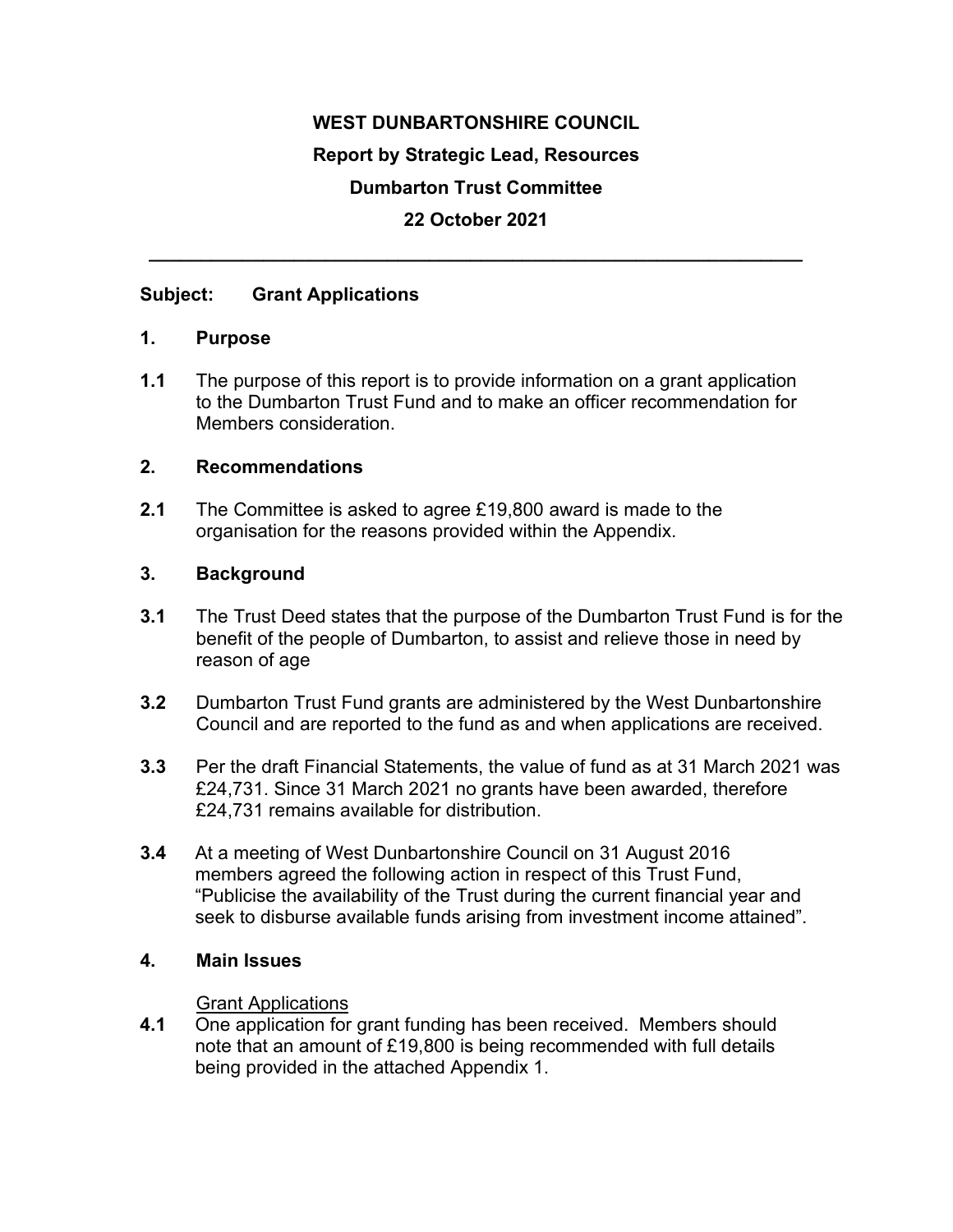**4.2** Members will note the reasons provided by officers in relation to the recommendations of award and will need to ensure that when making awards that these are made in line with the aims and purposes of the Trust Fund.

# **5. Option Appraisal**

**5.1** No option appraisal consideration was required for this report.

# **6. People Implications**

**6.1** There are no people implications.

## **7. Financial Implications**

- **7.1** It is recommended that £19,800 grant is awarded from the Dumbarton Trust Fund
- **7.2** Members should note that in awarding this grant the remaining funds available would be £4,931.

## **8. Risk Analysis**

**8.1** The Committee must consider financial and reputational risks when considering grant applications. As stated at 4.2 above, Members must ensure funds awarded are for the purposes of the Trust Fund.

# **9. Equalities Impact Assessment (EIA)**

**9.1** An Equalities Impact Assessment has been carried out on this grant application. Details are available in the attached Appendix 2.

### **10. Environmental Sustainability**

**10.1** No environmental sustainability issues require to be raised in connection with this report.

# **11. Consultation**

**11.1** All organisations are consulted regarding recommendations of grant prior to the report being submitted to committee.

Stephen West

 $\frac{1}{2}$  ,  $\frac{1}{2}$  ,  $\frac{1}{2}$  ,  $\frac{1}{2}$  ,  $\frac{1}{2}$  ,  $\frac{1}{2}$  ,  $\frac{1}{2}$